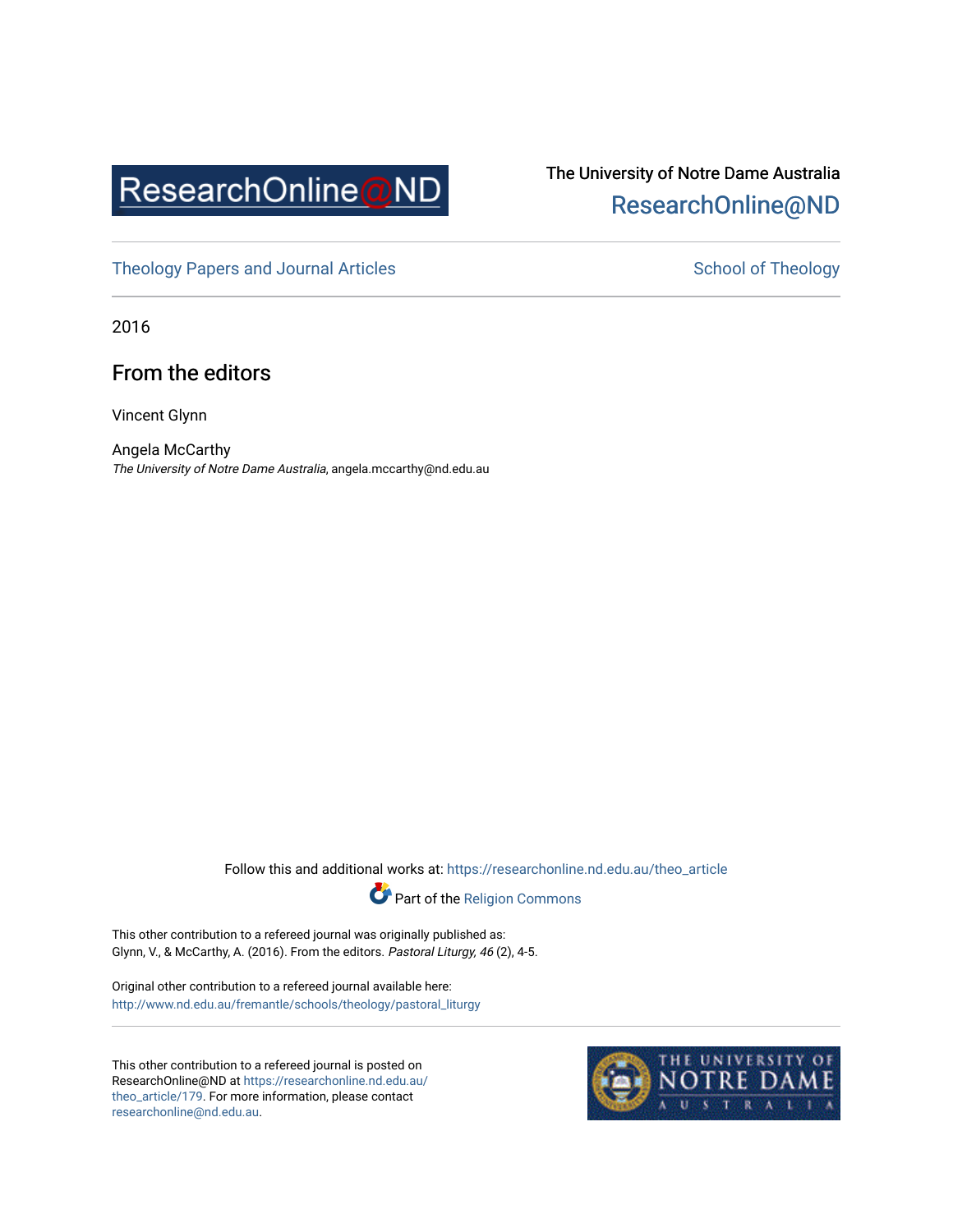This is the author's version of an editorial published in *Pastoral Liturgy.*

Glynn, V., and McCarthy, A. (2016). *From the editors. Pastoral Liturgy, 46*(2), 4-5.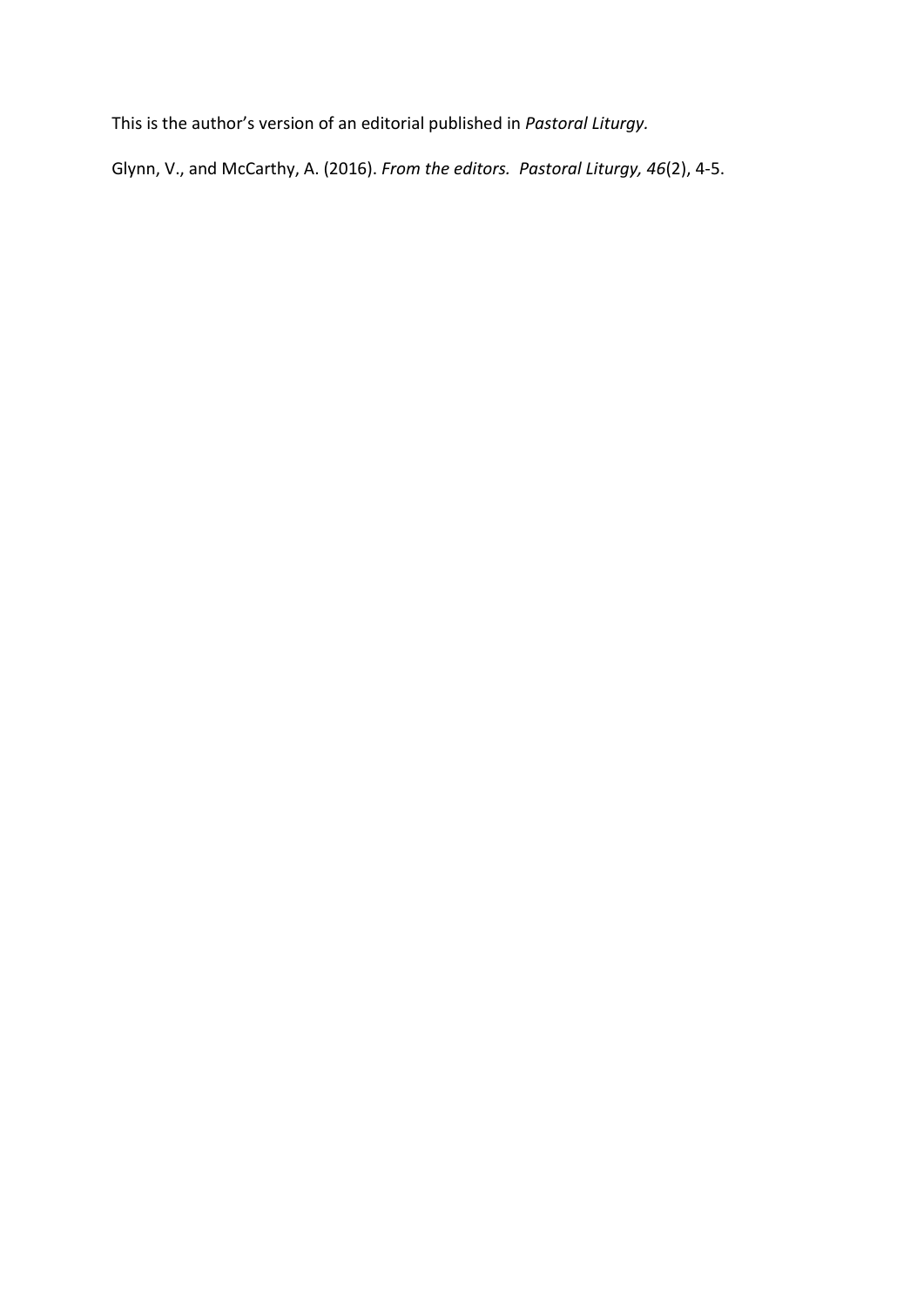#### From the Editors

## Dr Angela McCarthy

On 8 December 2015 the Year of Mercy began. The first of our formation articles by Fr Peter Black outlines the background of the Year of Mercy through the mission of Pope Francis. As Peter states, 'Pope Francis says the Holy Year is "dedicated to living out in our daily lives the mercy" which God "constantly extends to all of us."' As this issue is from Lent to the Feast of the the Most Holy Body and Blood of Christ, the emphasis for us all in our time of penitence and Easter jubilation must be the mercy of God, for ourselves and for those who share our lives and the wider global community. With the dangers of terrorism and pressures of increased migration our stance must begin from a merciful heart. Fr Peter outlines three main themes from *Misericordiae Vultus.* Firstly, there is an elaboration on the theological understanding of God's mercy. The greatest example of God's mercy is the sending of his only Son so that we might come to know the Father. Secondly, Pope Francis offers some practical aspects about living the Year of Mercy, and challenges priests to never tire of being the face of God's mercy in all encounters with God's people. The third theme calls for justice and conversion. Commentaries on the current troubles with terrorism around the world often point to the lack of justice between differing groups and therefore an imbalance of power that causes a great deal of distress. Pope Francis wants those who are part of organised violence and the kinds of vice that create festering wounds in our society to reform their ways and reach out for God's mercy. The Year of Mercy can indeed be a powerful way for us the follow the leadership of our Pope and work to change ourselves and our impact on the world around us.

Bishop Peter Comensoli writes about the parish as a place of grace, a place where pilgrims meet, 'it is a waystation of welcoming, healing, sharing, nourishing, resting and preparing.' In this Year of Mercy it is a place that we can emphasise God's mercy in our lives in the way in which we greet each other and each stranger. Bishop Peter uses the analogy of a pilgrimage in the physical as well as the spiritual dimension. While a pilgrimage such as *El Camino de Santiago de Compostela* stretches the body and spirit in the daily walking regime, the nights of rest and companionship along the way become a very important part. The acts of grace welcomed by the tired pilgrims in every place that they rest becomes a very rich part of the experience. Our parishes should be similar; places in which we are healed and welcomed, strengthened for the journey by the sense of mercy shown to us in our vulnerable state. Two articles by Fr Tom Scirghi were first presented at The University of Notre Dame Australia, Fremantle Campus, as two lectures sponsored by the St John of God Sisters while Fr Tom was in Australia to teach a winter term for education students. He is a very engaging presenter and his humour and graciousness shine through all of his actions. In the first of these articles Fr Tom explores the relationship between liturgy and justice. This follows beautifully from the two previous works on the Year of Mercy and the grace-filled life of an 'alive' parish. If the liturgy is effective, then justice is authentic and redemptive. Justice is about restoring relationships and the article examines Pope Francis' encyclical *Laudato Si.*  We are faced with a situation where justice for all of creation has been ignored and the Pope warns us, as a prophet, that the consequences will be dire if we do not change our ways. Fr Tom's second article looks at the naming of the Unknown God in terms of contemporary preaching. Who is the God to whom we speak and how can we speak of God if we do not have any knowledge of such a divine person? Fr Tom uses the example of his class on spiritual biography. We have to dig deep within ourselves to uncover what it is that has helped us to understand the presence of God in our lives and in the world. With the onslaught